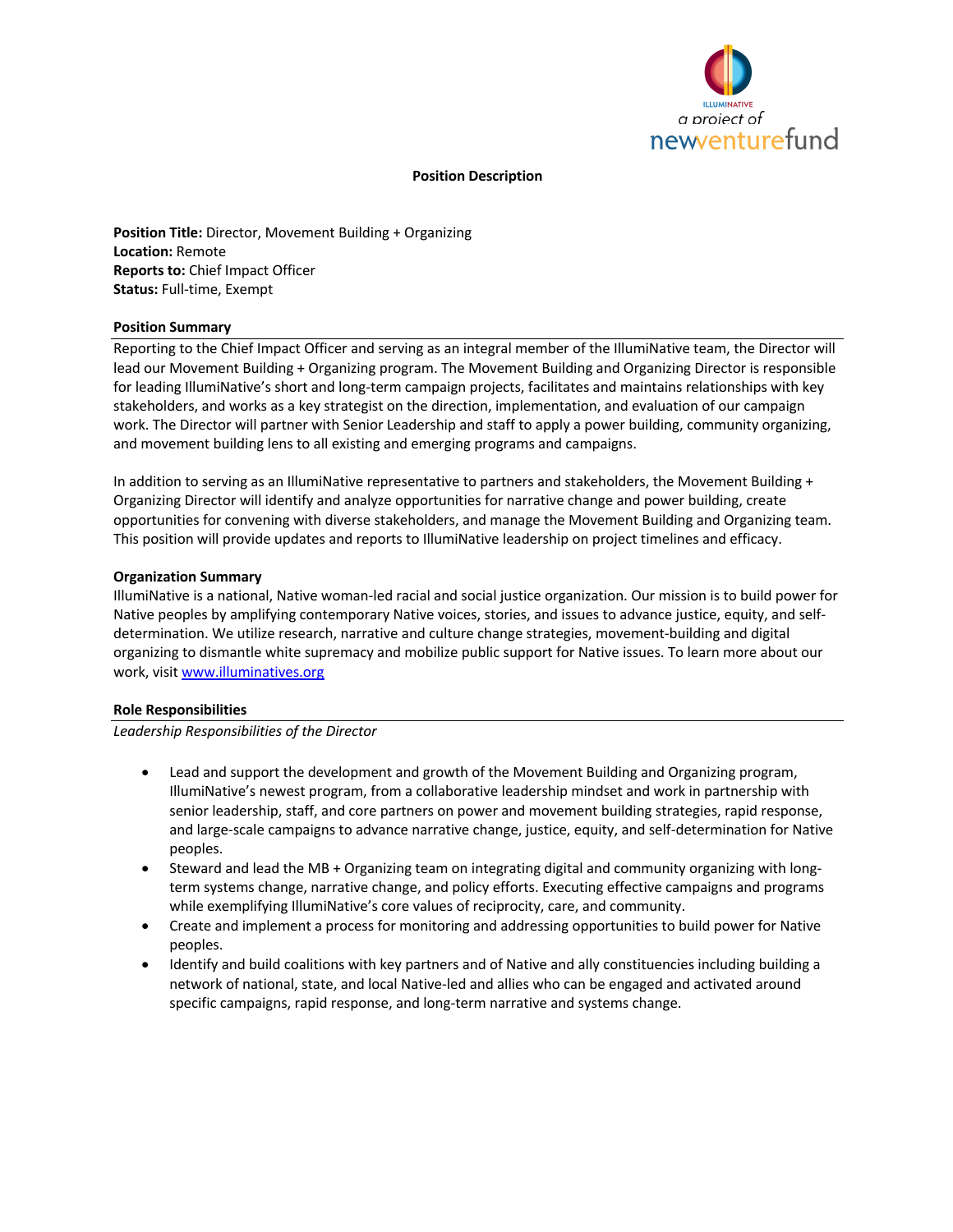

- Set campaign goals, audiences, clear calls to action, and performance outcomes and evaluation metric within our programming and campaigns. Monitor progress and adjust movement and power-building strategies and effectively align and communicate to MB + Organizing staff and supporting departments on this work.
- Work with Executive Leadership and the Research team to effectively utilize and integrate research findings into the program strategy, messaging, and dissemination tactics.
- Lead the creation of project briefs, plans, and work with staff to ensure capacity, clarity, and alignment.
- Be an active member of the IllumiNative Senior Leadership team in developing integrated strategies to achieve our mission and long-term goals, cultivating a justice-oriented organizational culture, and determining capacity and strategy.
- Implement and oversee an internal tracking system to provide updates, timelines, etc. to Executive leadership.

# *Additional Duties*

- Set clear project goals to high impact campaigns, objectives, and goals for internal and external meetings, and provide overall management to campaign and organizing projects.
- Build, maintain, and nurture IllumiNative's network of extensive partners and co-conspirators.
- Work in coordination with the Communications team on needs, communications plans, and support.
- Develop materials and reporting as needed on both successes and lessons learned from Movement Building and Organizing Projects.
- Development of monthly reports to track the impact of campaigns and engagements.
- Develop campaign plans and lead engagement on projects that further the goals of the campaigns including content creation, talent and influencer activation, events, and contracts.
- Partner with Advancement Director and Senior Leadership on fundraising for the Movement Building + Organizing Program and IllumiNative.
- Assist in identifying research needs to support program work.
- Develop workplans, evaluation schedule, professional development plan, and weekly check in process for the two Program Associates, and Program Manager, and report on progress to Executive Leadership.
- Report to Executive Leadership on a regular basis on accomplishments, progress, challenges, and ideas to maximize efficiency, consistency, innovation, and impact.
- Work with staff to develop systems to ensure consistent, high-quality project management.
- Evaluate, troubleshoot, and report on impact of programs and special initiatives.
- Other duties as assigned.

# **Education, Experience, Knowledge, Skills and Ability**

- Bachelor's degree is required.
- Minimum 5 years' experience in organizing, nonprofit, tribal or related organization.
- Integrity, positive attitude, mission-driven, and self-directed with demonstrated passion for Illumi*Native's* mission and commitment to building power for Native peoples.
- Experience in taking a hands-on approach in leading a variety of initiatives, especially in a remote setting. A strong candidate should have previous experience developing and operationalizing strategies for a program or project.
- Strong written and verbal communication skills.
- Ability to collaborate and communicate with internal as well as external partners and other organizations.